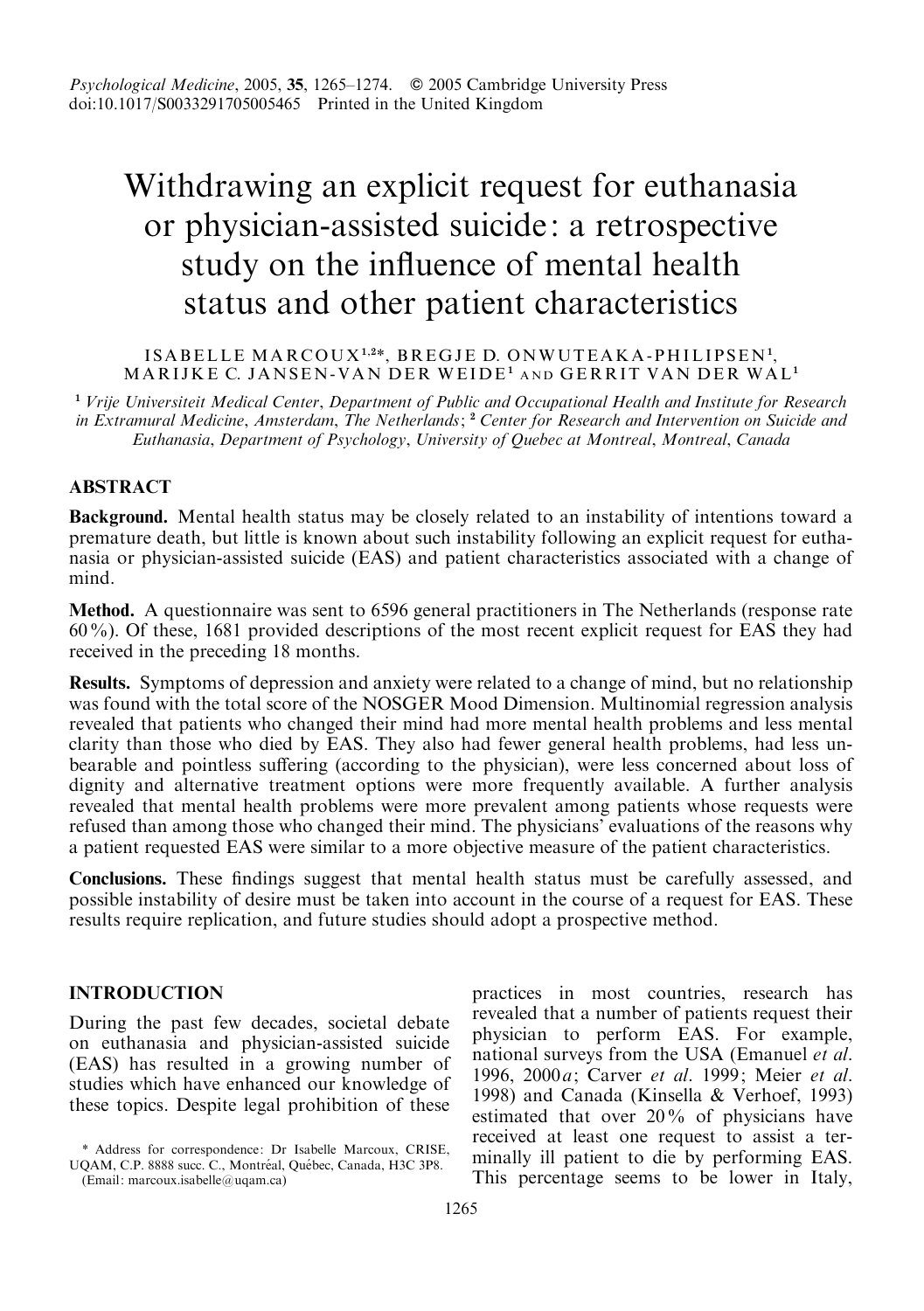where 11% of general practitioners reported a request for euthanasia (Grassi et al. 1999), while in the UK (Ward & Tate, 1994) and Australia (Baume & O'Malley, 1994; Stevens & Hassan, 1994) such a request seems to be more frequent, with a prevalence of over 45%. In The Netherlands, where these practices have been accepted under certain conditions for several years, it is estimated that physicians received 34 700 requests for EAS in the later stages of disease in 2001, 9700  $(28\%)$  of which were explicit requests (Onwuteaka-Philipsen et al. 2003b). Two-thirds of these requests were granted, and EAS was performed.

Several studies investigated the characteristics of patients who wish to die by EAS, and why they address such a request to their physician. In general, the results are based on two different types of methodology: (1) studies focusing on terminally ill patients, which compared the characteristics of those who had expressed a wish to die or had talked about EAS, with those who had not; and (2) studies in which physicians were asked about the reasons why patients requested EAS. According to physicians and nurses, a request for EAS is usually of a multifactorial nature, involving reasons such as not wanting to be dependent on others for personal care, putting a high value on autonomy, fear of pain, fear of being a burden for the family, loss of dignity, social isolation, etc. (Back et al. 1996; Verhoef & van der Wal, 1997; Sullivan et al. 2001; Virik & Glare, 2002; Marquet et al. 2003), but the most important concerns are usually non-physical (Back et al. 1996; Ganzini et al. 2000). This observation is corroborated by a trend analysis of requests for EAS during the period 1977–2001 in The Netherlands, which demonstrated that pain became significantly less important, whereas deterioration and loss of dignity became more relevant (Marquet et al. 2003). This change in trend could be partly explained by a change in cultural values, with more emphasis on autonomy, and also by the improvements that have been achieved in pain management.

Most studies focusing on terminally ill patients have investigated three different types of factors that could influence a desire for EAS. The factors in the first category are related to physical status (Breitbart et al. 2000; Wilson et al. 2000; Kelly et al. 2003), but the influence of pain in such a desire is not as clear. For example, Emanuel et al. (1996) observed that oncology patients experiencing pain at the moment of the interview were more likely to find EAS unacceptable. However, in some studies, the ratings of pain were related to a desire for death (Chochinov et al. 1995), but in others were not (Breitbart et al. 2000). In the second category, personal or social concerns were sometimes taken into account, and it was demonstrated that loss of control (Wilson et al. 2000) low family or social support (Chochinov *et al.* 1995; Breitbart et al. 2000; Kelly et al. 2003) and a greater perception of being a burden on others (Kelly et al. 2003) are important determinants of interest for EAS. In the third category, the most prevalent factors were found to be those associated with the mental status of the patient. The findings revealed a strong relationship between desiring, considering or having discussed EAS and depression (Chochinov et al. 1995; Emanuel et al. 1996; Kohlwes et al. 2001; Tiernan et al. 2002), hopelessness (Breitbart et al. 2000; Wilson et al. 2000) and anxiety (Kelly et al. 2003).

Another important finding is that attitudes and desires related to EAS are not necessarily stable over time, and that patients with depressive symptoms are more likely to change their mind (Blank et al. 2001; Emanuel et al.  $2000b$ ). In addition to depression, the presence of dyspnea symptoms (Emanuel et al. 2000a), greater suffering and lower instrumental support (Blank *et al.* 2001) were also related to a change of mind. This stresses the importance for the physician of adequately evaluating the patient's mental health status when a desire for EAS is expressed. Since EAS involves irreversible actions, it is important to have a better understanding of the instability of a wish to hasten death, in particular for those who go through the process of making an explicit request to their physician. One study in Oregon revealed that 15% of patients who requested assistance with suicide from their physician changed their mind after the 15-day waiting period (Ganzini et al. 2000). It is also known from a previous Dutch report that a small percentage of patients (13%) changed their mind after making an explicit request for EAS (Onwuteaka-Philipsen et al.  $2003a$ ). Although the occurrence of such a situation is rare, this group of patients is clinically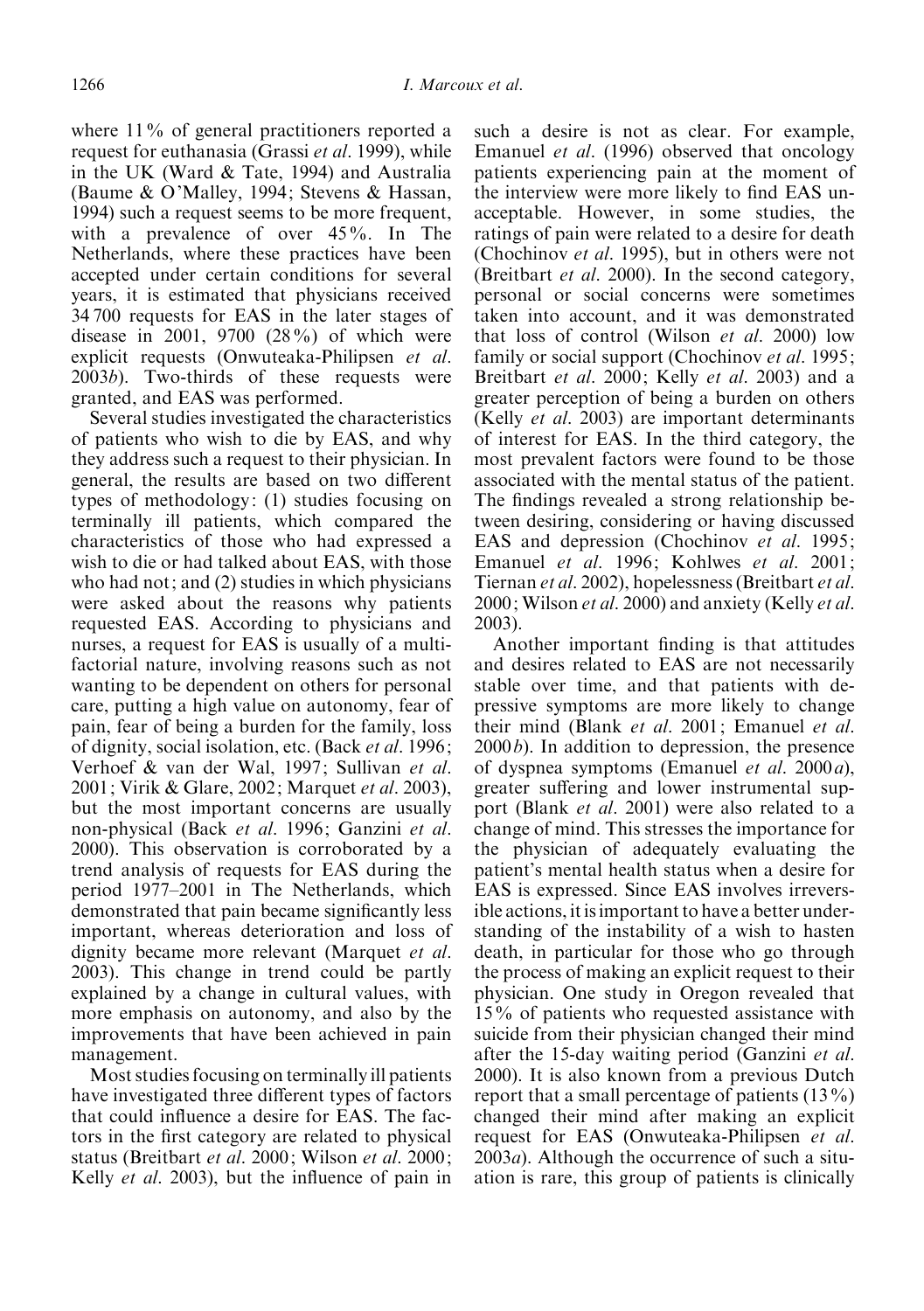important. Therefore, the objective of the present study was to identify specific characteristics of patients who change their mind after making an explicit request for EAS, since this knowledge may be helpful for physicians during the decision-making process. The specific questions were: (1) Is mental health status related to a change of mind after making a request for EAS ? (2) What other characteristics are associated with the withdrawal of a request for EAS? (3) Is there a difference between the physician's evaluation of the reasons why the patient made an explicit request for EAS and a more objective assessment of the patient's characteristics ?

# **METHOD**

## **Definitions**

Euthanasia was defined as the administration of drugs with the explicit intention of ending the patient's life at his/her explicit request, and physician-assisted suicide as the prescription or supply of drugs with the explicit intention of enabling the patient to end his/her own life.

## Study design and participants

The data presented in this article are derived from the evaluation study of the project 'Support and Consultation on Euthanasia in The Netherlands' (SCEN) (Onwuteaka-Philipsen et al. 2003a). The SCEN is a network of specifically trained physicians who can be contacted by general practitioners (GPs) for information, advice, and/or a formal consultation, as required in the euthanasia notification procedure. For the purpose of this study, all GPs in 18 (out of 23) regions of The Netherlands received a questionnaire approximately 18 months after SCEN was established in their region (in 2001 and 2002). The addresses of all these GPs were obtained from the GP registers. Of the 6596 GPs who received a questionnaire, 556 were no longer working in the selected region, or had retired or were ill. A total of 3615 GPs returned the questionnaire (response rate  $60\%$ ). Anonymity was guaranteed by a procedure involving an intermediary, so that no connection could be made between a physician and the content of a questionnaire by either the intermediary or the researchers.

The part of the questionnaire that is relevant for this article is that in which GPs were asked whether they had received an explicit request for EAS in the previous 18 months; if so, they were asked to describe their most recent case. A total of 1681 GPs had received such a request and provided the relevant information.

## Outcome variable

Information about the dependent variable, a change of mind, was obtained by asking the physician the following question: 'Did you finally grant the request for euthanasia or physician-assisted suicide ?' The physician could choose between the following response options: 'yes, euthanasia was performed'; 'yes, physician-assisted suicide was performed'; 'no, I refused the request'; 'no, the patient died before the final decision was made'; 'no, the patient died before EAS could be performed'; and 'no, the patient did not want it any more'. The variable was then categorized into three categories: those who changed their mind  $(13\%)$ , those who did not change their mind (44%) (i.e. those who died by euthanasia or physician-assisted suicide) and those for whom it was not known whether they would have changed their mind (43%) (including patients whose request was refused, those who died before the final decision was made, and those who died before EAS could be performed).

#### Independent variables

Most of the information about the patient resulted from two different types of questions. First, a clinical evaluation of the patient at the end of the decision-making process, in terms of physical or psychological symptoms (pain, inactivity, tiredness, nausea, vomiting, cough, loss of appetite, dyspnea, anxiety, feeling depressed, confusion, consciousness, feeling bad) in which each item was rated on a five-point Likert scale, ranging from 'none' to 'a lot'. Secondly, reasons why the patient made the request for EAS according to the physician (pain, vomiting, fear of suffocation, invalidity, depression, not wanting to be a burden for the family, fear of loss of dignity, tiredness, tired of life, pointless suffering, other reason), where multiple choices were allowed. Even though both types of information were obtained from the physician, the latter type is explicitly related to the request, while the former is not.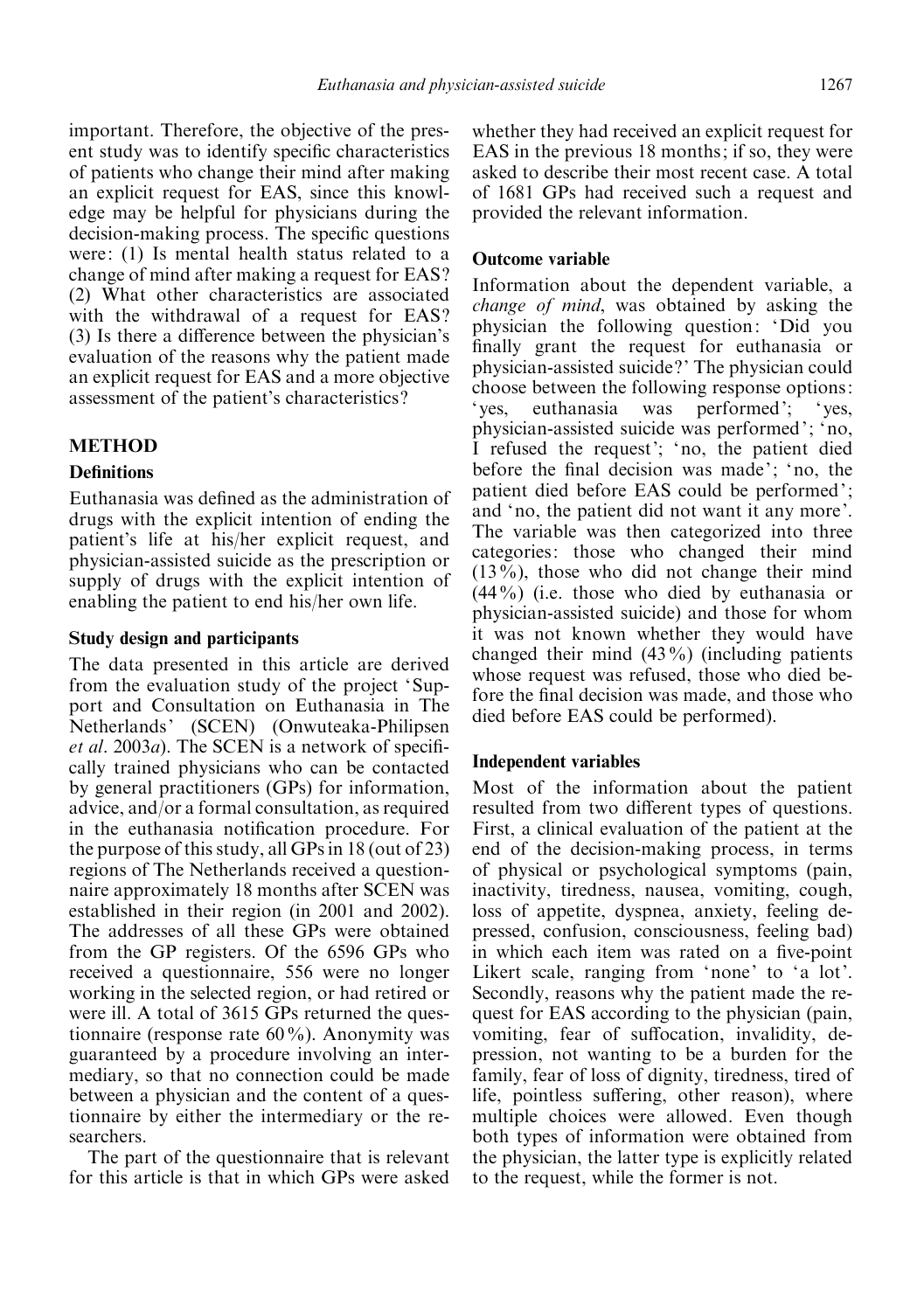In addition to questions about psychological symptoms, the Mood Dimension of the NOSGER (Nurses' Observation Scale for Geriatric Patients) was also used to evaluate the mental status of the patient. Although it was originally developed for geriatric patients, this questionnaire was chosen because it was designed to be filled in by somebody other than the patient, unlike most other mental health evaluation instruments. The NOSGER Mood Dimension was designed as a clinical rating instrument that can be used by those in close contact with the patient. It consists of five items concerning behaviour (reports of feeling sad, reports of feeling worthless, appearing sad or tearful, appearing to be cheerful, enjoying certain events), each rated on a five-point scale for frequency of occurrence. Validation studies have demonstrated that the dimension has an inter-rater reliability of 0. 60–0. 79 and a test–retest reliability of 0.75–0.85 (Spiegel et al. 1991).

Finally, apart from the gender and age of the patient, questions were also asked about the degree of explicitness of the request, the degree of unbearable and hopeless suffering (to a very high degree/to a high degree/to a lesser degree), the presence of alternative treatment options (yes/no) and the competence of the patient (no/ not fully/yes).

#### Statistical analysis

In order to determine which patient characteristics can explain a change of mind after making an explicit request for EAS, multinomial logistic regression analysis was applied. Missing data on symptom evaluation (between 52 and 95) and reasons affecting a request for EAS according to the physician (between 33 and 38), were replaced by the mean score of the item. The analyses were performed separately to determine whether there was a difference in the explanation of a change of mind between the two types of information: (1) the physician's evaluation of reasons affecting the request, and (2) factual patient characteristics according to symptom evaluation. Items related to the mental status of the patient were first entered in the analysis, because of their reported importance in previous studies.

Before the regression analysis was performed, an exploratory factor analysis was applied to reduce the large number of observed variables to a smaller number of factors and also to reveal correlation patterns among observed variables (Tabachnick & Fiddell, 2000). The unweighted least squares (ULS) method of extraction was used because of its appropriateness for exploratory analysis and the fact that some variables are ordinal or do not meet the normality assumption. Eigenvalue, that is the total variance explained by each factor, of 1 or over, was retained and a Varimax rotation was applied. Factor loadings of more than 0.30 (minimal correlation between the variable and the factor) were retained in the analysis. The regression estimation method for factors was used, since it takes into account the correlation between the factor scores and is also the best method for construct validation. Although the sum-scores were not used, Cronbach's alpha coefficients were calculated to give an overview of the reliability of the variables included under each dimension.

# RESULTS

#### Mental health status of patients who changed their mind

Table 1 presents the distribution of the variables used to measure the mental health status of patients who made an explicit request for EAS, and to compare those who changed their mind afterwards with those who did not (died by EAS). Analysis of variance showed no variation between groups in the total score of the NOSGER Mood Dimension  $[F(1, 1020) =$ 1.930,  $p = 0.165$ , but differences were found in two items. More specifically, patients who changed their mind more often appeared to be sad or tearful  $[F(1, 1046) = 5.601, p = 0.018]$  but also more often appeared to be cheerful  $[F(1, 1040) = 4.142, p = 0.036]$ . When withingroup differences were investigated, 25% of those who changed their mind appeared to be sad and tearful most of the time, but also cheerful ( $\chi^2$ =9.698, p=0.001), compared with 17% of the patients who died by EAS  $(\chi^2 = 99.708, p < 0.0001).$ 

Secondly, in the evaluation of symptoms, two items were related to mental status and showed differences: patients who changed their mind were more likely to feel depressed  $[F(1, 1049) =$ 10.951,  $p = 0.001$ ] and be anxious  $[F(1, 1050) =$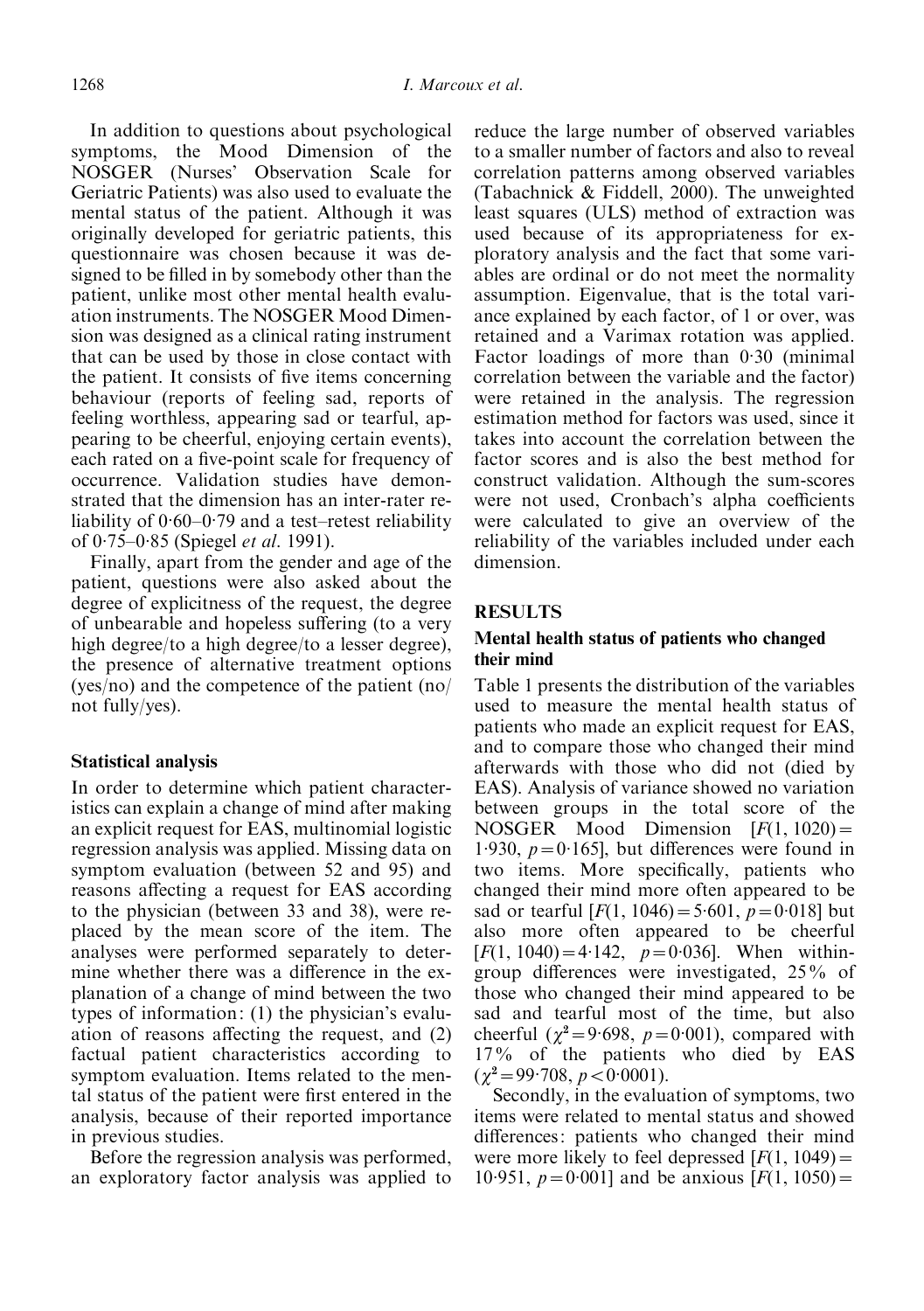|                                     | Changed their mind |                                |                    | Did not change their mind (EAS) |                                             |                    |
|-------------------------------------|--------------------|--------------------------------|--------------------|---------------------------------|---------------------------------------------|--------------------|
|                                     | $\boldsymbol{n}$   | Never or<br>sometimes          | Often to<br>always | $\boldsymbol{n}$                | Never or<br>sometimes                       | Often to<br>always |
| Mood dimension (NOSGER)             |                    |                                |                    |                                 |                                             |                    |
| Reports feeling sad (item 3)        | 140                | $60-7$                         | 39.3               | 909                             | 65.5                                        | $34.5^{\rm a}$     |
| Reports feeling worthless (item 10) | 139                | 71.2                           | 28.8               | 907                             | $75-0$                                      | 25.0 <sup>b</sup>  |
| Appears sad or tearful (item 13)    | 139                | 69.1                           | 30.9               | 909                             | 80.0                                        | $20.0^\circ$       |
| Appears cheerful (item 25)          | 140                | 49.4                           | 50.6               | 902                             | 60.0                                        | 40.0 <sup>d</sup>  |
| Enjoys certain events (item 28)     | 138                | 49.3                           | $50-7$             | 900                             | 53.6                                        | $46.4^\mathrm{e}$  |
| Total score                         | 137                | Mean $(8.64)$ ; s.p. $(3.821)$ |                    | 885                             | Mean $(8.17)$ ; s.p. $(3.690)$ <sup>f</sup> |                    |
|                                     |                    | $1$ or $2$                     | $3$ to $5$         |                                 | $1$ or $2$                                  | $3$ to $5$         |
|                                     | $\boldsymbol{n}$   | (low score)                    | (high score)       | $\boldsymbol{n}$                | (low score)                                 | (high score)       |
| Symptom evaluation                  |                    |                                |                    |                                 |                                             |                    |
| Depression                          | 142                | 78.2                           | $21 - 8$           | 909                             | $70-4$                                      | 29.6 <sup>g</sup>  |
| Anxiety                             | 142                | 90.5                           | 9.5                | 910                             | $87 - 0$                                    | $13\cdot 0^h$      |

Table 1. Mental health status of patients who changed their mind after making an explicit request for  $EAS<sup>1</sup>$  compared with those who died by  $EAS$  (percentages)

EAS, Euthanasia or physician-assisted suicide.

<sup>a</sup>  $\chi^2 = 1.196$ ,  $p = 0.296$ ;  $\frac{1}{2}$   $\chi^2 = 0.891$ ,  $p = 0.348$ ;  $\frac{1}{2}$   $\chi^2 = 8.517$ ,  $p = 0.005$ ;  $\frac{1}{2}$   $\chi^2 = 5.402$ ,  $p = 0.023$ ;  $\frac{1}{2}$   $\chi^2 = 0.880$ ,  $p = 0.361$ ;  $\frac{1}{2}$   $F(1, 1020) = 1.930$ ,  $p = 0.165$ ;

 $22.496, p < 0.001$ ] than those who did not change their mind and died by EAS.

#### Assessment of patient characteristics

Factor analysis was performed in order to reduce the large number of observed variables to a smaller number of factors. Of the 39 observed variables, 17 were minimally correlated with one or several variables; they were then retained in the analysis and this resulted in a five-factor model, which explained 49. 5% of the variance. Only items related to the evaluation of symptoms were retained in the analysis, and the five factors were characterized as mental health problems (explaining 15% of the variance), general health problems (explaining 10%), weak mental clarity (explaining 8%), digestive symptoms (explaining 8%) and respiratory symptoms (explaining 8%). Table 2 shows the rotated component matrix of the factor analysis with the internal consistency of each factor, which was moderate to high (Cronbach's alpha from  $0.72$  to  $0.79$ ).

The outcome variable was also included in the initial analysis to reveal possible patterns of correlation with the independent variables. Three were strongly related to the fact that patients had changed their mind after making an explicit request for EAS, and were then

removed from the final model. A change of mind was positively correlated with the presence of alternative treatment options (Pearson's  $r = 0.39, p < 0.0001$ , and negatively with both the degree of explicitness of the request (Pearson's  $r = -0.49$ ,  $p < 0.0001$ ) and of hopeless suffering (Pearson's  $r = -0.35$ ,  $p < 0.0001$ ). More specifically, 91% of patients who did not change their mind (died by EAS) made the request with a very high degree of explicitness, while only 31% of those who changed their mind made it with the same intensity. The same pattern prevails for the extent to which the suffering was hopeless at the end of the decision-making process: patients who did not change their mind (died by EAS) experienced a very high degree of hopeless suffering (due to lack of additional available medical interventions) more frequently (84%) than those who changed their mind  $(52\%)$ . Finally, curative or palliative treatment was more often possible for patients who changed their mind (57%) than for those who died by EAS  $(10\%)$ .

#### Patient characteristics related to a change of mind after making an explicit request for EAS

Multinomial regression analysis was first performed separately, that is, with only symptom evaluation, on the one hand, and the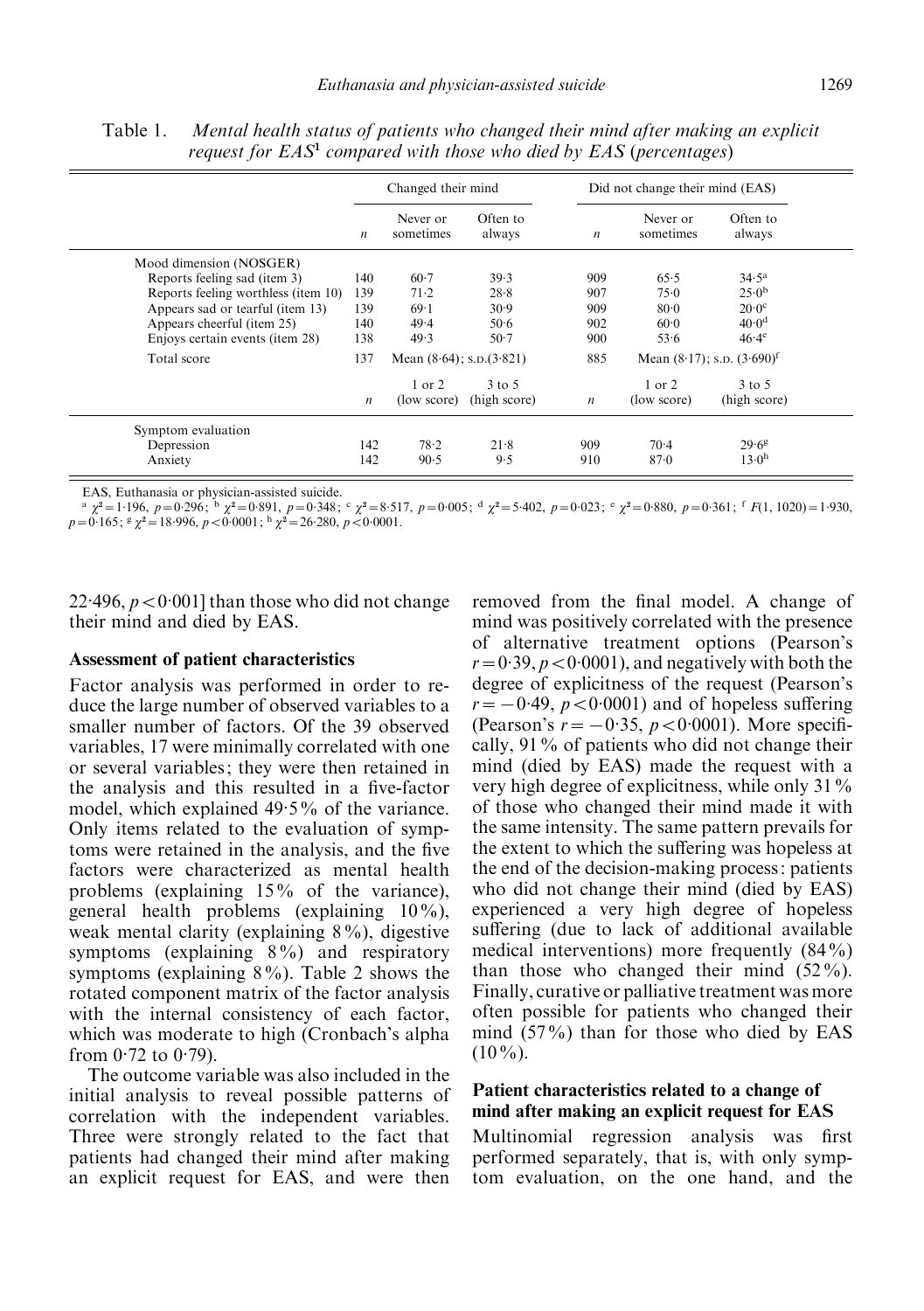| Indicators              | Communalities | Factors      |                       |                       |                       |                       |
|-------------------------|---------------|--------------|-----------------------|-----------------------|-----------------------|-----------------------|
|                         |               | Factor $1^a$ | Factor 2 <sup>b</sup> | Factor 3 <sup>c</sup> | Factor 4 <sup>d</sup> | Factor 5 <sup>e</sup> |
| Mental health problems  |               |              |                       |                       |                       |                       |
| NOSGER (item 13)        | 0.46          | $0.73*$      | 0.02                  | 0.08                  | 0.01                  | 0.00                  |
| NOSGER (item 3)         | 0.44          | $0.70*$      | $-0.01$               | 0.02                  | $-0.01$               | $-0.03$               |
| Depressive symptoms     | 0.42          | $0.67*$      | $-0.05$               | 0.12                  | 0.11                  | 0.11                  |
| NOSGER (item 25)        | 0.41          | $0.62*$      | 0.16                  | 0.03                  | $-0.01$               | $-0.02$               |
| Anxiety symptoms        | 0.35          | $0.49*$      | $-0.09$               | 0.18                  | 0.13                  | 0.26                  |
| NOSGER (item 10)        | 0.24          | $0.47*$      | 0.10                  | $-0.02$               | $-0.12$               | $-0.05$               |
| NOSGER (item 28)        | 0.32          | $0.47*$      | 0.19                  | 0.00                  | $-0.04$               | 0.00                  |
| General health problems |               |              |                       |                       |                       |                       |
| Feeling bad             | 0.39          | 0.19         | $0.69*$               | $-0.01$               | 0.14                  | 0.09                  |
| Tired                   | 0.35          | 0.02         | $0.64*$               | 0.04                  | 0.10                  | 0.15                  |
| Loss of appetite        | 0.33          | 0.02         | $0.60*$               | 0.01                  | 0.24                  | 0.01                  |
| Not active              | 0.20          | 0.06         | $0.52*$               | 0.03                  | $-0.05$               | 0.03                  |
| Weak mental clarity     |               |              |                       |                       |                       |                       |
| Confused                | 0.42          | 0.11         | 0.01                  | $0.99*$               | 0.01                  | 0.04                  |
| Low consciousness       | 0.40          | 0.08         | 0.05                  | $0.61*$               | $-0.01$               | 0.00                  |
| Digestive symptoms      |               |              |                       |                       |                       |                       |
| Vomiting                | 0.45          | $-0.02$      | 0.11                  | $-0.01$               | $0.84*$               | 0.02                  |
| Nausea                  | 0.47          | $-0.02$      | 0.23                  | 0.01                  | $0.74*$               | 0.00                  |
| Respiratory symptoms    |               |              |                       |                       |                       |                       |
| Dyspnea                 | 0.44          | 0.01         | 0.19                  | 0.01                  | $-0.05$               | $0.81*$               |
| Cough                   | 0.42          | 0.03         | 0.08                  | 0.02                  | 0.06                  | $0.75*$               |

Table 2. Factor analysis with determinants of patients who made an explicit request for EAS

NOSGER: Nurses' Observation Scale for Geriatric Patients.

<sup>a</sup> Factor 1 (mean = 11.017, variance = 25.51, alpha = 0.79); <sup>b</sup> Factor 2 (mean = 12.86, variance = 8.34, alpha = 0.72); <sup>c</sup> Factor 3 (mean = 0.97, variance =  $2.69$ , alpha =  $0.76$ ); d Factor 4 (mean =  $3.00$ , variance =  $5.84$ , alpha =  $0.79$ ); e Factor 5 (mean =  $3.59$ , variance =  $6.20$ , alpha =  $0.78$ ). \* Factor loadings of more than 0. 3 were retained.

reasons for an explicit request according to the physician, on the other hand. With the exception of items related to personal considerations (loss of dignity and fear of being a burden for the family), included in the reasons for an explicit request according to the physician, the items in the two different measures were quite similar. Since the results of the two multinomial regression analyses were comparable, it was decided to consider all the variables together (see Table 3). Gender and age were removed from the analysis, since they were not related to a change of mind after making an explicit request for EAS, and also because of numerous missing data (gender = 63, age = 91).

The model presented in Table 3 explains 27% of the variance, and reveals that patients who changed their mind after making an explicit request for EAS had a poorer mental health status than those who did not change their mind and died by EAS. Specifically, they were 1. 5 times more likely to have mental health problems and to have weaker mental clarity than those who died by EAS. However, the latter patients had a

worse physical health status: they were twice as likely to have general health problems and more likely to have unbearable suffering (8 times) and pointless suffering (1. 3 times). Those who died by EAS were also more concerned about deterioration and loss of dignity (1. 2 times). The only differences between the patients who changed their mind and those for whom it is not known whether they would have changed their mind, concerned physical health status and suffering: those who changed their mind had 1. 3 times fewer physical health problems and three times less unbearable suffering.

An additional analysis was performed to compare the six original subgroups (euthanasia, physician-assisted suicide, change of mind, refused request, died before the final decision was made, died before EAS could be performed) with regard to possible disparities between the groups, mostly within the 'do not know' group (refused request, died before the final decision was made, died before EAS could be performed). Three differences were found: patients whose request was refused by the physician had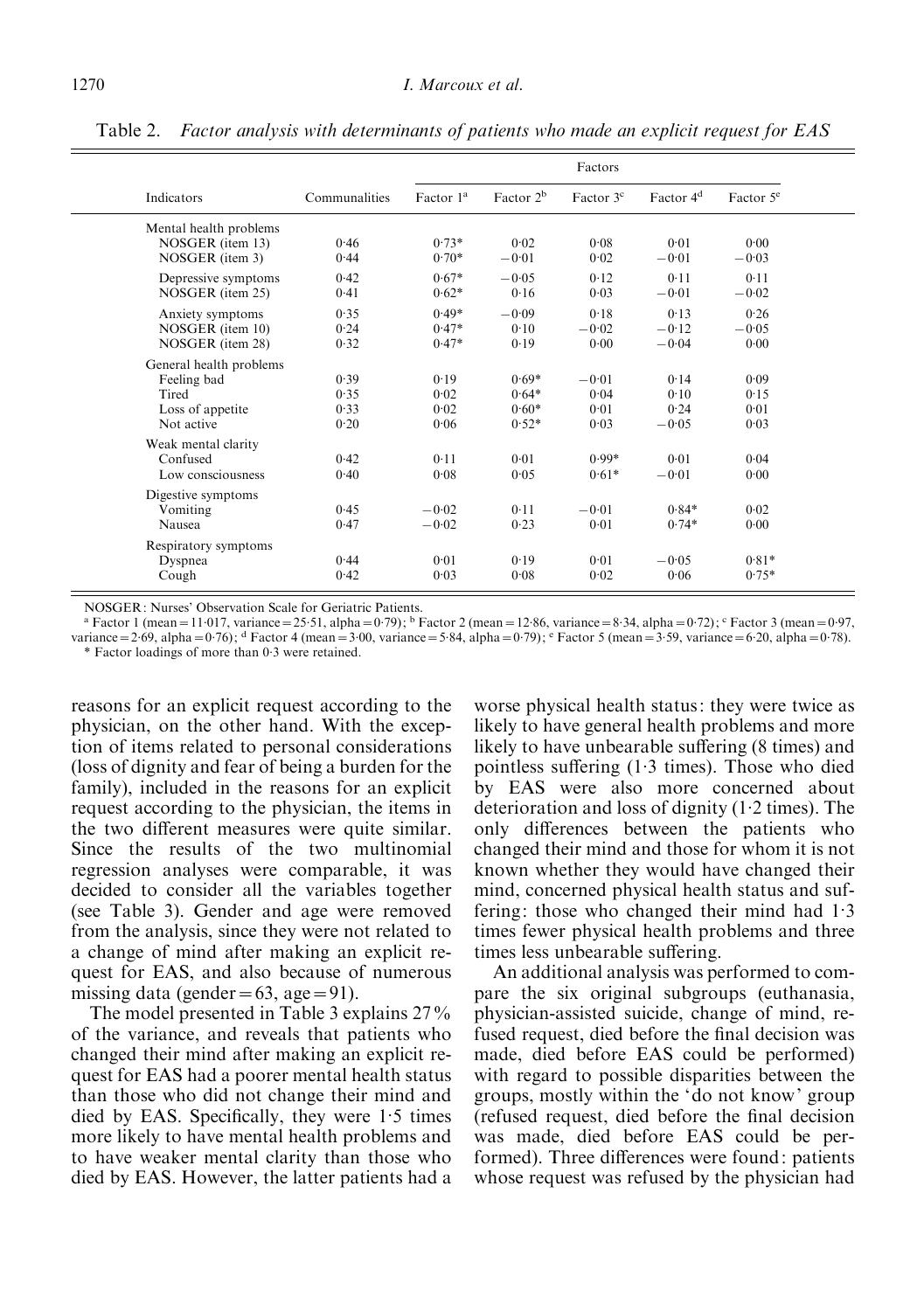|                                             |           | Did not change their mind (EAS) | Do not know <sup>a</sup> |               |
|---------------------------------------------|-----------|---------------------------------|--------------------------|---------------|
| Base group: patients who changed their mind | OR.       | 95% CI                          | OR.                      | 95% CI        |
| Mental health status                        |           |                                 |                          |               |
| Mental health problems (S-F)                | $0.70**$  | $0.56 - 0.88$                   | 1.08                     | $0.87 - 1.34$ |
| Weak mental clarity (S-F)                   | $0.67***$ | $0.57 - 0.80$                   | 0.94                     | $0.80 - 1.10$ |
| Depression $(R)$                            | 0.79      | $0.57 - 1.08$                   | 0.92                     | $0.70 - 1.20$ |
| Tired of life $(R)$                         | 0.96      | $0.78 - 1.18$                   | 0.99                     | $0.82 - 1.20$ |
| Physical health status                      |           |                                 |                          |               |
| General health problems (S-F)               | $1.98***$ | $1.59 - 2.46$                   | $1.28*$                  | $1.05 - 1.57$ |
| Respiratory symptoms (S-F)                  | $1-20$    | $0.93 - 1.54$                   | $1-10$                   | $0.86 - 1.41$ |
| Digestive symptoms (S-F)                    | $1-12$    | $0.86 - 1.43$                   | 0.87                     | $0.68 - 1.12$ |
| General weakness (R)                        | 0.98      | $0.85 - 1.13$                   | 0.89                     | $0.77 - 1.02$ |
| Invalidity/immobility (R)                   | 1.28      | $1.00 - 1.63$                   | 1.18                     | $0.92 - 1.50$ |
| Suffocation $(R)$                           | $1 - 11$  | $0.90 - 1.38$                   | 1.01                     | $0.82 - 1.25$ |
| Vomiting $(R)$                              | 1.23      | $0.88 - 1.73$                   | $1 - 11$                 | $0.79 - 1.57$ |
| Pain and suffering                          |           |                                 |                          |               |
| Pain $(S)$                                  | 1.19      | $0.99 - 1.42$                   | $1-08$                   | $0.91 - 1.28$ |
| Unbearable suffering (S)                    | $8.25***$ | $4.09 - 16.65$                  | $3.08**$                 | $1.51 - 6.27$ |
| Pain $(R)$                                  | 0.84      | $0.70 - 1.02$                   | 0.84                     | $0.70 - 1.01$ |
| Pointless suffering $(R)$                   | $1.30***$ | $1.13 - 1.49$                   | 1.08                     | $0.94 - 1.23$ |
| Personal considerations                     |           |                                 |                          |               |
| Loss of dignity $(R)$                       | $1.16*$   | $1.03 - 1.31$                   | 1.05                     | $0.93 - 1.19$ |
| Burden $(R)$                                | 0.96      | $0.81 - 1.13$                   | 1.01                     | $0.86 - 1.18$ |

Table 3. Odds ratios for patients' symptoms and reasons, according to the physician, associated with an explicit request for EAS by multinomial regression

EAS, Euthanasia and physician-assisted suicide; OR, odds ratio; CI, confidence interval; S, symptoms (factual evaluation of the patient's condition); F, factor score (see Table 2); R, reasons (according to the physician, i <sup>a</sup> Do not know: those for whom it is not known whether they would have changed their mind because: (1) the physician refused the request; (2) the patient died before the final decision was made; (3) the patient died before EAS could be performed; (4) of missing information.

\* Significant at  $p < 0.05$ , \*\* significant at  $p < 0.01$ , \*\*\* significant at  $p < 0.001$ .

more mental health problems [odds ratio (OR) 1.5, confidence interval  $(CI)$   $1.18-2.02$  and fewer digestive symptoms (OR 0. 66, CI 0. 46– 0. 94) than those who changed their mind. And finally, those who died by EAS had more symptoms of pain  $(OR 1.3, CI 1.02-1.47)$  than those who changed their mind, whereas no difference was found when pain was considered to be an important reason for requesting EAS, according to the physician.

## DISCUSSION

Some earlier studies have recognized that a wish to die is not always stable over time (Emanuel et al. 2000a; Blank et al. 2001). However, only a few of the patients who consider EAS as a future possibility, and even those who express such a wish or talk about this subject with relatives or their physician, will eventually make an explicit request. The study carried out by Ganzini et al. (2000) was the first to report that a small percentage of patients changed their mind after having requested a prescription for lethal medication in Oregon, but very little information was revealed about those patients. To our knowledge, this is the first paper with a specific focus on the characteristics of patients who changed their mind after going through the process of making an explicit request for EAS to their physician.

First, it was found that patients who changed their mind after making an explicit request for EAS seem quite similar to those who were unstable in their desire to hasten death at an earlier stage of the process (Emanuel et al.  $2000a$ ; Blank *et al.* 2001), since mental health problems were more prevalent. This finding emphasizes the physician's duty to detect potential depression or anxiety problems that could influence such a request. It is well known that psychological distress, and even major depression, are not rare among terminally ill patients (Breitbart & Rosenfeld, 1999; Block,  $2000$ ; Lloyd-Williams *et al.* 2000), but these disorders tend to be under-recognized and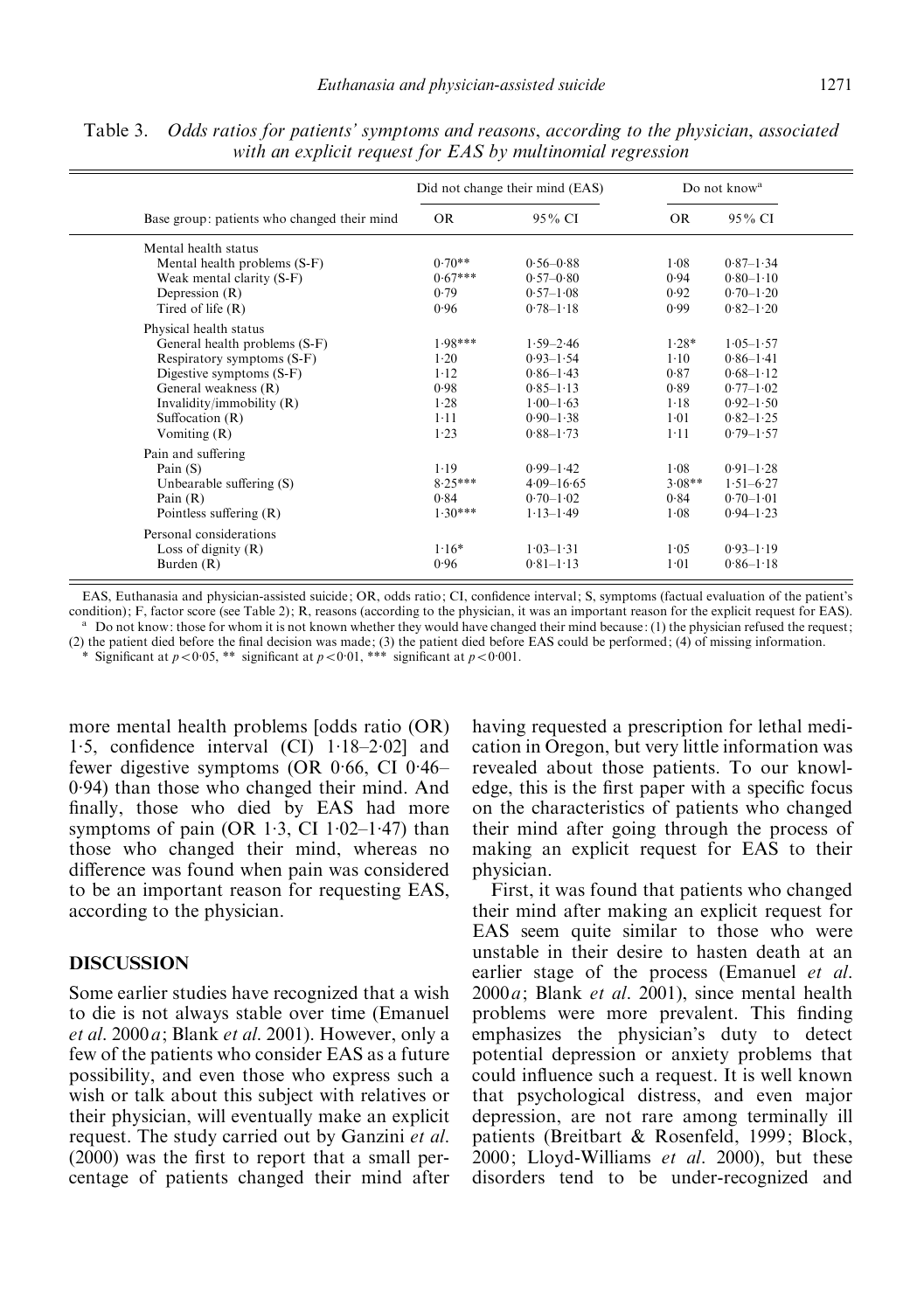under-treated (Passik et al. 1998; Meyer et al. 2003), and physicians themselves are sometimes concerned about the risk of undetected depression underlying a request for EAS (Curry et al. 2000). Explanations for such a problem are possible lack of knowledge and lack of skills to detect depression, but also the fact that it is difficult to differentiate between the 'normal' features of the dying process that some call lack of 'appropriate sadness' and depression, and the non-disclosure by the patients of their own mood (Lloyd-Williams, 2002). Nevertheless, the present study reveals that mental health status was worse in patients whose requests were refused than in those who changed their mind. This suggests that in The Netherlands, physicians are taking into account the possible influence of a patient's mental status in their decision-making. However, there is no available information about the subsequent treatment that is offered to those patients, and the effectiveness of such treatment ought to be addressed in future studies, since the results are still somewhat divergent. For example, Kugaya et al. (1999) showed that antidepressant treatment can be effective for terminally ill cancer patients to alleviate a wish to die due to major depression, while Ganzini et al. (2000) observed that only 11% of the patients changed their mind after requesting their physician to assist them to die, following a trial of medication for depression or anxiety or after being evaluated by a mental health expert. Furthermore, it must be taken into account that offering psychological treatment to a terminally ill person might sometimes be practically impossible owing to the patient's short life-expectancy.

Still considering mental health status, an interesting result emerged: patients who changed their mind were more likely to appear sad or tearful, but at the same time were also more likely to appear cheerful than those who did not change their mind and died by EAS. The fact that they seemed to be more ambivalent in their feelings, with quite unstable mood, strengthens the notion of instability among such patients. Their judgement may also be distorted since it was observed that they had more problems related to consciousness and confusion; this may be the case for patients suffering from delirium, which is a common complication at the end of life. Such findings imply that physicians must carefully investigate the equivocal nature of such a request, and whether the request is voluntary and well-considered. A parallel could be drawn between instability following an explicit request for EAS and the well-known ambivalence of suicidal individuals. Even if De Leo & Spathonis (2003) suggested that suicide in late life is different from suicide in the other age groups, since there is more determination, more impulsivity and less ambivalence, this does not exclude the possibility that some terminally ill patients may be subject to hopelessness and despair that can be reduced by appropriate treatment.

It was also found that patients who changed their mind were less likely to have made a strong explicit request, that their suffering was not as hopeless as those who died by EAS, and that alternative treatment options were more frequently available. Unfortunately, we do not know the real reasons why patients changed their mind, but it is highly conceivable to assume that possible treatment alternatives proposed by the physician can affect such a desire or request. In fact, in a previous study it was found that patients who received a substantive intervention (control of pain or other symptoms; referral to a hospice programme; a mental health, social work, chaplaincy, or palliative care consultation; a trial of antidepressant medication) were more likely to change their mind (Ganzini et al. 2000). Such an opportunity must be carefully considered, since the requirements for prudent practice in The Netherlands state that the patient must be convinced that there is no other acceptable solution for his or her situation.

Another observation is that patients who changed their mind were probably at a less advanced stage of the dying process, since they had fewer general health problems and their sufferings were not considered to be as pointless and unbearable as those of the patients who died by EAS, according to the physician. The results of the present study are then quite similar to the results of other studies that compared granted and refused requests for EAS (Haverkate et al. 2000; Meier et al. 2003). Just like patients whose requests for EAS were refused, those who changed their mind after making an explicit request for EAS seemed less likely to be in a terminal phase and they tended to have more mental problems.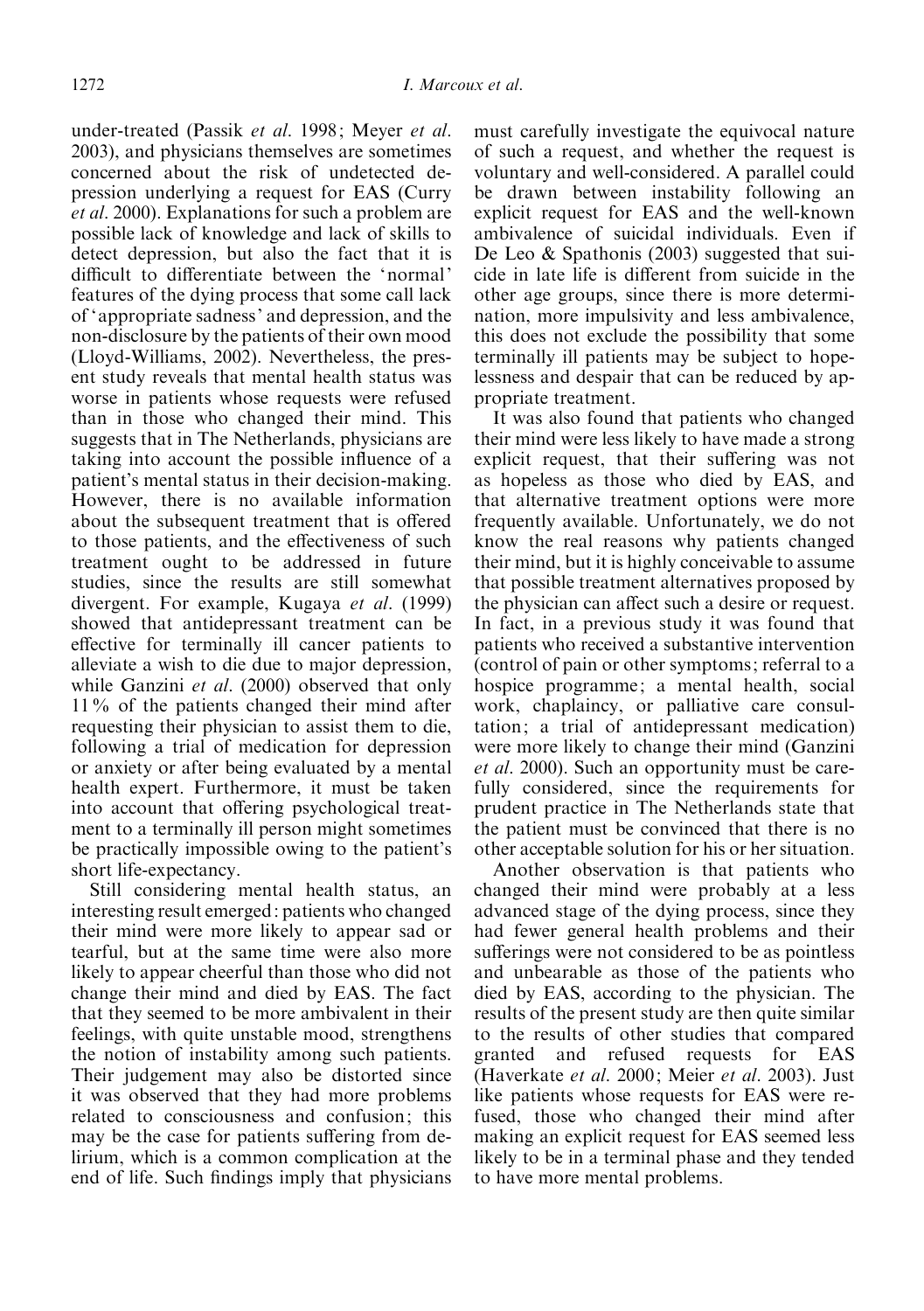The most important limitations of this study are related to the retrospective nature of the methodology. First, it can be assumed that physicians were probably more likely to report a case of EAS that had been performed than an incomplete case. Patients who changed their mind represented only 13% of all explicit requests, so information about these patients is therefore limited and sample bias may have occurred. Second, there is also potential inherent biases in retrospective reports by the physicians in reporting cases in concordance with the requirements for prudent practice and the procedures concerning EAS in The Netherlands. Furthermore, despite the fact that patient characteristics associated with an explicit request for EAS were analysed on the basis of two types of information (symptoms evaluation, and reasons for the request according to the physician), all the information came from the same source: the physician. Nevertheless, the fact that similar results were obtained from the two types of information suggests that physicians, as an external source, can be quite accurate in the assessment of what could influence a request for EAS. And finally, the questionnaire used to screen the mental status of the patients (the NOSGER Mood Dimension) has not been validated for terminally ill patients and was originally designed to be completed by someone in close, daily contact with the patient. It was not possible to know whether the physician was in such close contact with the patient. Those differences could explain the absence of significant results with regard to the total score obtained with this instrument.

In conclusion, even after an explicit request for EAS, some patients can show instability in their desire to hasten death with the assistance of their physician and can change their mind after making a request for EAS. Since those patients appear to be less ill and to be mentally less stable than those who die by EAS, this emphasizes the physician's duty to carefully and continuously assess the possible influence of psychological problems in such a request, to provide adequate mental care, and also to offer treatment alternatives when available. Because of the retrospective nature of this research, results must be carefully interpreted and eventually replicated. Future studies should adopt a prospective method, with appropriate, validated assessment tools. Such studies may help us better understand the instability of a desire for EAS after an explicit request has been made and how physicians should react in such a situation.

# ACKNOWLEDGEMENTS

The data presented in this paper are drawn from the evaluation study of the project 'Support and Consultation on Euthanasia in The Netherlands' (SCEN), funded by grants from the Dutch Ministry of Health, Welfare and Sports. I.M. was the recipient of a grant from the Fonds québécois pour la recherche sur la société et la culture at the time of data analysis and manuscript preparation.

#### DECLARATION OF INTEREST

None.

#### **REFERENCES**

- Back, A. L., Wallace, J. I., Starcks, H. E. & Pearlman, R. A. (1996). Physician-assisted suicide and euthanasia in Washington State: patient requests and physician responses. Journal of the American Medical Association 275, 919–925.
- Baume, P. & O'Malley, E. (1994). Euthanasia: attitudes and practices of medical practitioners. Medical Journal of Australia 161, 137, 140, 142–144.
- Blank, K., Robison, J., Prigerson, H. & Schwartz, H. I. (2001). Instability of attitudes about euthanasia and physician assisted suicide in depressed older hospitalized patients. General Hospital Psychiatry 23, 326–332.
- Block, S. D. (2000). Assessing and managing depression in the terminally ill patient. Annals of Internal Medicine 132, 209–218.
- Breitbart, W. & Rosenfeld, B. (1999). Physician-assisted suicide: the influence of psychosocial issues. Cancer Control 6, 146–161.
- Breitbart, W., Rosenfeld, B., Pessin, H., Kaim, M., Funesti-Esch, J., Galietta, M., Nelson, C. J. & Brescia, R. (2000). Depression, hopelessness, and desire for hastened death in terminally ill patients with cancer. Journal of the American Medical Association 284, 2907–2911.
- Carver, A. C., Vickrey, B. G., Bernat, J. L., Keran, C., Ringle, S. P. & Foley, K. M. (1999). End-of-life care: a survey of US neurologists' attitudes, behavior, and knowledge. Neurology 53, 284–293.
- Chochinov, H. M., Wilson, K. G., Enns, M., Mowchun, N., Lander, S., Levitt, M. & Clinch, J. J. (1995). Desire for death in the terminally ill. American Journal of Psychiatry 152, 1185–1191.
- Curry, L., Gruman, C., Blank, K. & Schwartz, H. I. (2000). Physicianassisted suicide in Connecticut: physicians' attitudes and experiences. Connecticut Medicine 64, 403-412.
- De Leo, D. & Spathonis, K. (2003). Suicide and euthanasia in late life. Aging Clinical and Experimental Research 15, 99–110.
- Emanuel, E. J., Fairclough, D., Clarridge, B. C., Blum, D., Bruera, E., Penley, C., Schnipper, L. E. & Mayer, R. J. (2000a). Attitudes and practices of U.S. oncologists regarding euthanasia and physicianassisted suicide. Annals of Internal Medicine 133, 527–532.
- Emanuel, E. J., Fairclough, D., Daniels, E. R. & Clarridge, B. R. (1996). Euthanasia and physician-assisted suicide: attitudes and